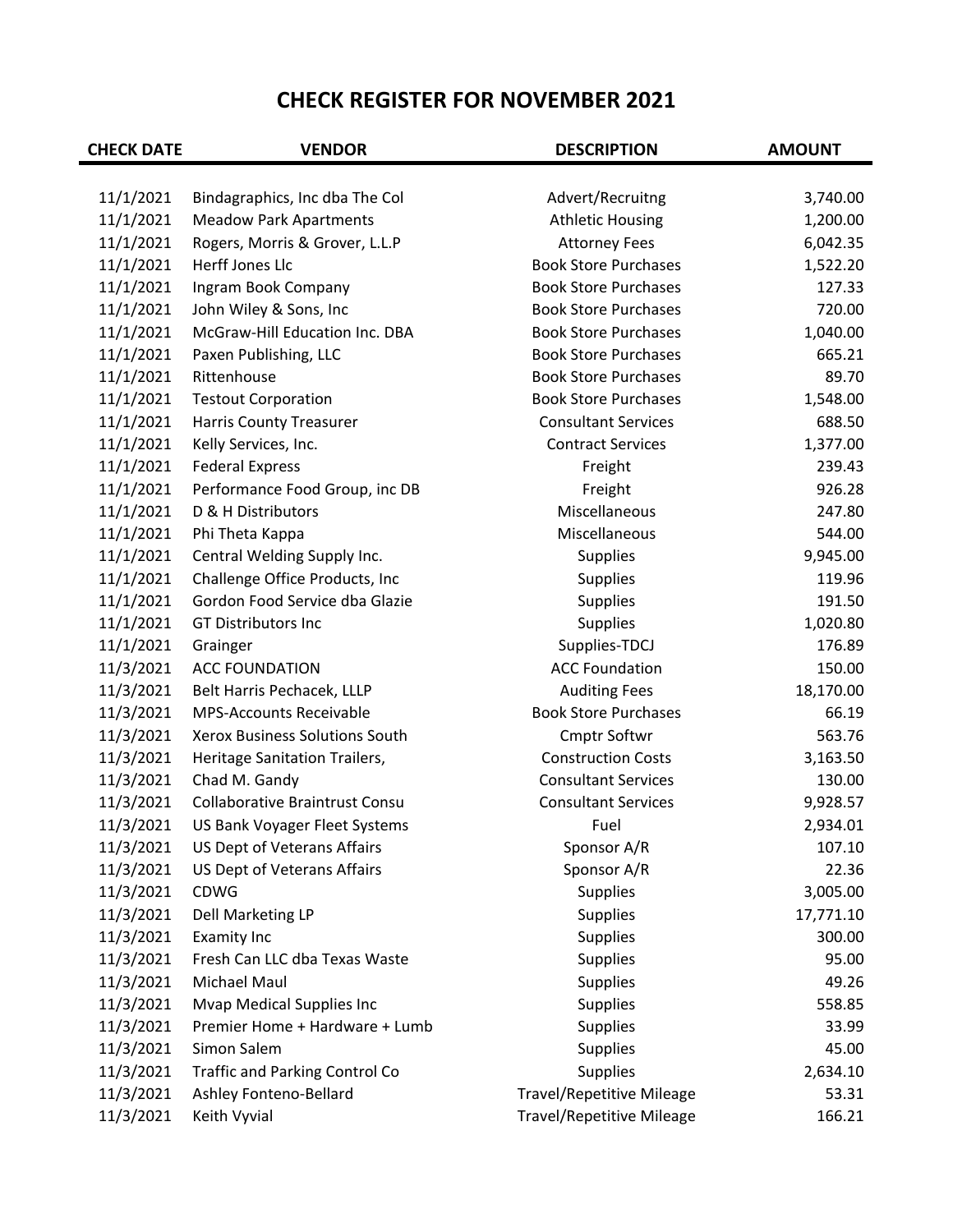| 11/3/2021  | Evelyn Jammer                         | Travel-TDCJ                      | 186.26    |
|------------|---------------------------------------|----------------------------------|-----------|
| 11/8/2021  | City of Alvin                         | Water/Sewg/Trash                 | 10,449.07 |
| 11/9/2021  | <b>Office Depot Business Services</b> | <b>Credit Payment</b>            | 8,251.66  |
| 11/9/2021  | Dacia Henderson                       | <b>Supplies</b>                  | 59.97     |
| 11/9/2021  | Ashlea Massie                         | <b>Travel/Repetitive Mileage</b> | 111.10    |
| 11/9/2021  | Ashley Fonteno-Bellard                | <b>Travel/Repetitive Mileage</b> | 19.99     |
| 11/9/2021  | Saul Olivares                         | <b>Travel/Repetitive Mileage</b> | 87.58     |
| 11/9/2021  | <b>Timothy Wutke</b>                  | <b>Travel/Repetitive Mileage</b> | 327.82    |
| 11/9/2021  | Edmund D. Luquette, III               | <b>Travel-Fac Dual Credit</b>    | 357.39    |
| 11/10/2021 | Walmart/Capital One                   | <b>ACC Foundation</b>            | 823.25    |
| 11/10/2021 | 4 Imprint, Inc.                       | Advert/Recruitng                 | 1,432.11  |
| 11/10/2021 | Anypromo, Inc.                        | Advert/Recruitng                 | 1,117.00  |
| 11/10/2021 | <b>Clarus Corporation</b>             | Advert/Recruitng                 | 1,000.00  |
| 11/10/2021 | <b>Community Impact Newspaper</b>     | Advert/Recruitng                 | 1,230.00  |
| 11/10/2021 | Gulf Coast Trophies LLC dba Aw        | Advert/Recruitng                 | 900.00    |
| 11/10/2021 | The Facts                             | Advert/Recruitng                 | 116.20    |
| 11/10/2021 | SHI-Government Solutions, Inc.        | Cmptr Softwr                     | 2,080.46  |
| 11/10/2021 | Charlie's Plumbing Inc                | <b>Construction Costs</b>        | 2,467.13  |
| 11/10/2021 | Copesan Services, Inc. dba Hol        | <b>Consultant Services</b>       | 550.00    |
| 11/10/2021 | <b>Pinnacle Evaluation Services L</b> | <b>Consultant Services</b>       | 6,000.00  |
| 11/10/2021 | Xerox Financial Services LLC          | Equip Maint/Rentl                | 3,918.25  |
| 11/10/2021 | Francisco Colunga Dba Pacos Ta        | Miscellaneous                    | 2,300.00  |
| 11/10/2021 | JD Palatine, LLC                      | <b>Personnel Actions</b>         | 24.65     |
| 11/10/2021 | Ace Mart Restaurant Supply Com        | <b>Supplies</b>                  | 42.92     |
| 11/10/2021 | Airgas USA, LLC                       | <b>Supplies</b>                  | 176.01    |
| 11/10/2021 | <b>BSN-Collegiate Pacific</b>         | <b>Supplies</b>                  | 1,714.50  |
| 11/10/2021 | <b>CDWG</b>                           | <b>Supplies</b>                  | 475.40    |
| 11/10/2021 | Charles E. Pena dba Kleen Supp        | <b>Supplies</b>                  | 584.40    |
| 11/10/2021 | Gordon Food Service dba Glazie        | <b>Supplies</b>                  | 1,271.52  |
| 11/10/2021 | Joe's Barbeque Co                     | <b>Supplies</b>                  | 358.50    |
| 11/10/2021 | JT Repair, Inc.                       | <b>Supplies</b>                  | 287.21    |
| 11/10/2021 | Mid-American Research                 | <b>Supplies</b>                  | 1,204.20  |
| 11/10/2021 | <b>NLN</b>                            | <b>Supplies</b>                  | 1,515.00  |
| 11/10/2021 | O'Reilly Auto Parts                   | <b>Supplies</b>                  | 152.20    |
| 11/10/2021 | Precision Delta Corp                  | <b>Supplies</b>                  | 5,340.00  |
| 11/10/2021 | Valiant Music Supply Inc              | <b>Supplies</b>                  | 280.00    |
| 11/10/2021 | Verizon Wireless                      | <b>Supplies</b>                  | 640.66    |
| 11/10/2021 | Home Depot                            | Supplies-TDCJ                    | 1,406.58  |
| 11/10/2021 | Snap-On Industrial                    | Supplies-TDCJ                    | 1,148.16  |
| 11/10/2021 | Texas State Library & Archives        | <b>Travel/Prof Development</b>   | 70.00     |
| 11/10/2021 | Carlete Metoyer                       | <b>Travel-Fac Dual Credit</b>    | 99.79     |
| 11/11/2021 | Clifford Power Systems, Inc.          | <b>Consultant Services</b>       | 1,868.01  |
| 11/11/2021 | Liquid Environmental Solutions        | <b>Consultant Services</b>       | 563.50    |
| 11/11/2021 | <b>Vertical Transportation Servic</b> | <b>Consultant Services</b>       | 618.00    |
| 11/11/2021 | <b>Xerox Financial Services LLC</b>   | Equip Maint/Rentl                | 270.00    |
| 11/11/2021 | <b>Building Maintenance Consultan</b> | <b>Supplies</b>                  | 136.00    |
| 11/11/2021 | Central Welding Supply Inc.           | <b>Supplies</b>                  | 246.76    |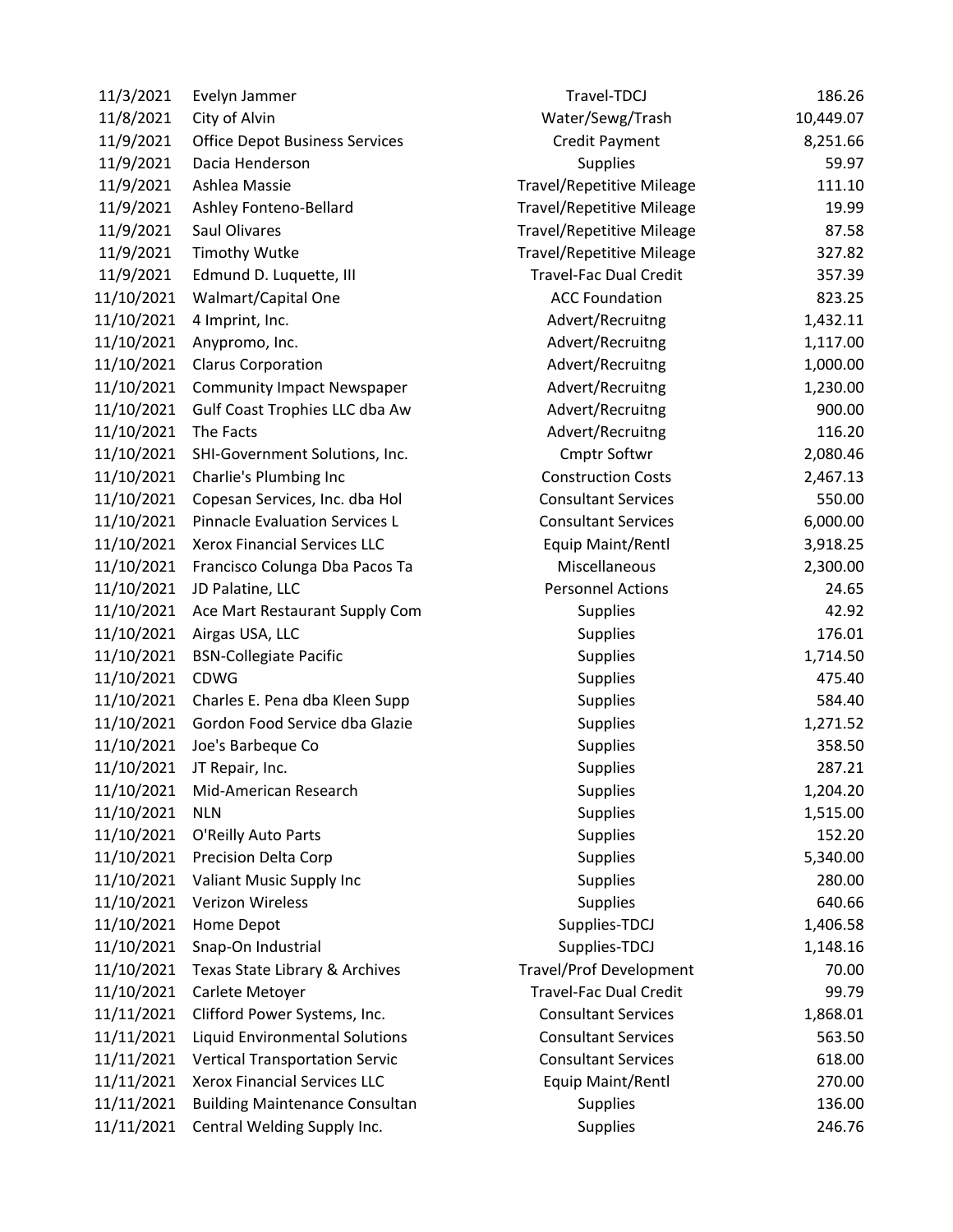| 11/11/2021 | Cop Stop                              |
|------------|---------------------------------------|
| 11/11/2021 | The Kroger Company                    |
| 11/11/2021 | O'Reilly Auto Parts                   |
| 11/12/2021 | Ad Astra Information System, L        |
| 11/12/2021 | Copesan Services, Inc. dba Hol        |
| 11/12/2021 | Kelly Services, Inc.                  |
| 11/12/2021 | A-Rocket Moving & Delivery, In        |
| 11/12/2021 | Iron Mountain Inc                     |
| 11/12/2021 | Darrell Oliver                        |
| 11/12/2021 | <b>Tori McTaggart</b>                 |
| 11/12/2021 | <b>Yvonne Casique</b>                 |
| 11/12/2021 | <b>Ronny Phillips</b>                 |
| 11/16/2021 | Space City Plumbing Inc               |
| 11/16/2021 | Texan Floor Service, Inc. Dba         |
| 11/16/2021 | CDWG                                  |
| 11/16/2021 | Challenge Office Products, Inc        |
| 11/16/2021 | Joint Review Committee for Rt         |
| 11/16/2021 | <b>Granite Telecommunications LLC</b> |
| 11/16/2021 | Shannon Graham                        |
| 11/16/2021 | <b>Travis Hill</b>                    |
| 11/16/2021 | <b>Ellucian Company LP</b>            |
| 11/16/2021 | Nichole Eslinger                      |
| 11/17/2021 | Anypromo, Inc.                        |
| 11/17/2021 | Sign Ad Outdoor                       |
| 11/17/2021 | <b>Pocket Nurse Enterprises</b>       |
| 11/17/2021 | Rogers, Morris & Grover, L.L.P        |
| 11/17/2021 | <b>ACC COLLEGE STORE</b>              |
| 11/17/2021 | Earthwise Environmental Inc           |
| 11/17/2021 | Robert Taylor                         |
| 11/17/2021 | Amazon Capital Services Inc           |
| 11/17/2021 | <b>Center Point Energy</b>            |
| 11/17/2021 | US Dept of Veterans Affairs           |
| 11/17/2021 | Premier Home + Hardware + Lumb        |
| 11/17/2021 | Robert Exley                          |
| 11/17/2021 | <b>Brian Berger</b>                   |
| 11/17/2021 | Jessica Ranero-Ramirez                |
| 11/17/2021 | Thirty Lacy                           |
| 11/17/2021 | <b>Brett Haduch</b>                   |
| 11/17/2021 | Chris Roche                           |
| 11/17/2021 | Cynthia Griffith                      |
| 11/17/2021 | Jade Borne                            |
| 11/17/2021 | Kelly Klimpt                          |
| 11/17/2021 | Pamelyn Shefman                       |
| 11/17/2021 | Yolanda Warren                        |
| 11/17/2021 | <b>Denise Bates</b>                   |
| 11/17/2021 | Sosina Peterson                       |
| 11/17/2021 | Annie Swank                           |

| 11/11/2021<br>The Kroger Company<br><b>Supplies</b><br>11/11/2021<br>O'Reilly Auto Parts<br>Supplies-TDCJ<br>Ad Astra Information System, L<br>Cmptr Softwr<br>11/12/2021<br>11/12/2021<br>Copesan Services, Inc. dba Hol<br><b>Consultant Services</b><br>11/12/2021<br><b>Contract Services</b><br>Kelly Services, Inc.<br>11/12/2021<br>A-Rocket Moving & Delivery, In<br>Equip Maint/Rentl<br>11/12/2021<br>Iron Mountain Inc<br>Shredding<br>11/12/2021<br>Darrell Oliver<br>Supplies<br>11/12/2021<br><b>Tori McTaggart</b><br><b>Supplies</b><br>11/12/2021<br><b>Yvonne Casique</b><br><b>Supplies</b><br><b>Travel Advances</b><br>11/12/2021<br><b>Ronny Phillips</b><br>11/16/2021<br>Space City Plumbing Inc<br><b>Construction Costs</b><br>11/16/2021<br><b>Construction Costs</b><br>Texan Floor Service, Inc. Dba<br>11/16/2021<br><b>CDWG</b><br><b>Supplies</b><br>11/16/2021<br>Challenge Office Products, Inc<br><b>Supplies</b><br>11/16/2021<br>Joint Review Committee for Rt<br><b>Supplies</b><br>11/16/2021<br><b>Granite Telecommunications LLC</b><br>Telephone<br>11/16/2021<br><b>Travel Advances</b><br>Shannon Graham<br><b>Travel Advances</b><br>11/16/2021<br><b>Travis Hill</b><br>11/16/2021<br><b>Ellucian Company LP</b><br><b>Travel/Prof Development</b><br>11/16/2021<br>Nichole Eslinger<br><b>Travel-Prospective Employees</b><br>11/17/2021<br>Advert/Recruitng<br>Anypromo, Inc.<br>11/17/2021<br>Advert/Recruitng<br>Sign Ad Outdoor<br>11/17/2021<br>ANSA Club-Alvin Nurs Stdnt Asn<br>Pocket Nurse Enterprises<br>11/17/2021<br>Rogers, Morris & Grover, L.L.P<br><b>Attorney Fees</b><br><b>Book Store Purchases</b><br>11/17/2021<br><b>ACC COLLEGE STORE</b><br>11/17/2021<br>Earthwise Environmental Inc<br><b>Consultant Services</b><br>11/17/2021<br><b>Contract Services</b><br>Robert Taylor<br>11/17/2021<br>Amazon Capital Services Inc<br><b>Credit Payment</b><br>11/17/2021<br><b>Center Point Energy</b><br>Gas<br>11/17/2021<br>US Dept of Veterans Affairs<br>Sponsor A/R<br>11/17/2021<br>Premier Home + Hardware + Lumb<br><b>Supplies</b><br>11/17/2021<br><b>Robert Exley</b><br><b>Supplies</b><br>11/17/2021<br><b>Travel Advances</b><br><b>Brian Berger</b><br>Jessica Ranero-Ramirez<br><b>Travel Advances</b><br>11/17/2021<br>11/17/2021<br><b>Travel Advances</b><br>Thirty Lacy<br>11/17/2021<br><b>Travel/Prof Development</b><br><b>Brett Haduch</b><br>11/17/2021<br><b>Travel/Prof Development</b><br>Chris Roche<br>11/17/2021<br>Cynthia Griffith<br><b>Travel/Prof Development</b><br>11/17/2021<br><b>Travel/Prof Development</b><br>Jade Borne<br>11/17/2021<br>Kelly Klimpt<br><b>Travel/Prof Development</b><br>11/17/2021<br><b>Travel/Prof Development</b><br>Pamelyn Shefman<br>11/17/2021<br><b>Travel/Prof Development</b><br>Yolanda Warren<br>11/17/2021<br><b>Denise Bates</b><br><b>Travel/Repetitive Mileage</b><br>11/17/2021<br><b>Travel/Repetitive Mileage</b><br>Sosina Peterson<br>11/17/2021<br>Annie Swank<br><b>Travel-Fac Dual Credit</b> | 11/11/2021 | Cop Stop | <b>Supplies</b> | 1,048.00  |
|--------------------------------------------------------------------------------------------------------------------------------------------------------------------------------------------------------------------------------------------------------------------------------------------------------------------------------------------------------------------------------------------------------------------------------------------------------------------------------------------------------------------------------------------------------------------------------------------------------------------------------------------------------------------------------------------------------------------------------------------------------------------------------------------------------------------------------------------------------------------------------------------------------------------------------------------------------------------------------------------------------------------------------------------------------------------------------------------------------------------------------------------------------------------------------------------------------------------------------------------------------------------------------------------------------------------------------------------------------------------------------------------------------------------------------------------------------------------------------------------------------------------------------------------------------------------------------------------------------------------------------------------------------------------------------------------------------------------------------------------------------------------------------------------------------------------------------------------------------------------------------------------------------------------------------------------------------------------------------------------------------------------------------------------------------------------------------------------------------------------------------------------------------------------------------------------------------------------------------------------------------------------------------------------------------------------------------------------------------------------------------------------------------------------------------------------------------------------------------------------------------------------------------------------------------------------------------------------------------------------------------------------------------------------------------------------------------------------------------------------------------------------------------------------------------------------------------------------------------------------------------------------------------------------------------------------------------------------------------------------------------------------------------------------------------|------------|----------|-----------------|-----------|
|                                                                                                                                                                                                                                                                                                                                                                                                                                                                                                                                                                                                                                                                                                                                                                                                                                                                                                                                                                                                                                                                                                                                                                                                                                                                                                                                                                                                                                                                                                                                                                                                                                                                                                                                                                                                                                                                                                                                                                                                                                                                                                                                                                                                                                                                                                                                                                                                                                                                                                                                                                                                                                                                                                                                                                                                                                                                                                                                                                                                                                                        |            |          |                 | 1,397.64  |
|                                                                                                                                                                                                                                                                                                                                                                                                                                                                                                                                                                                                                                                                                                                                                                                                                                                                                                                                                                                                                                                                                                                                                                                                                                                                                                                                                                                                                                                                                                                                                                                                                                                                                                                                                                                                                                                                                                                                                                                                                                                                                                                                                                                                                                                                                                                                                                                                                                                                                                                                                                                                                                                                                                                                                                                                                                                                                                                                                                                                                                                        |            |          |                 | 3,952.57  |
|                                                                                                                                                                                                                                                                                                                                                                                                                                                                                                                                                                                                                                                                                                                                                                                                                                                                                                                                                                                                                                                                                                                                                                                                                                                                                                                                                                                                                                                                                                                                                                                                                                                                                                                                                                                                                                                                                                                                                                                                                                                                                                                                                                                                                                                                                                                                                                                                                                                                                                                                                                                                                                                                                                                                                                                                                                                                                                                                                                                                                                                        |            |          |                 | 18,191.25 |
|                                                                                                                                                                                                                                                                                                                                                                                                                                                                                                                                                                                                                                                                                                                                                                                                                                                                                                                                                                                                                                                                                                                                                                                                                                                                                                                                                                                                                                                                                                                                                                                                                                                                                                                                                                                                                                                                                                                                                                                                                                                                                                                                                                                                                                                                                                                                                                                                                                                                                                                                                                                                                                                                                                                                                                                                                                                                                                                                                                                                                                                        |            |          |                 | 270.00    |
|                                                                                                                                                                                                                                                                                                                                                                                                                                                                                                                                                                                                                                                                                                                                                                                                                                                                                                                                                                                                                                                                                                                                                                                                                                                                                                                                                                                                                                                                                                                                                                                                                                                                                                                                                                                                                                                                                                                                                                                                                                                                                                                                                                                                                                                                                                                                                                                                                                                                                                                                                                                                                                                                                                                                                                                                                                                                                                                                                                                                                                                        |            |          |                 | 2,754.00  |
|                                                                                                                                                                                                                                                                                                                                                                                                                                                                                                                                                                                                                                                                                                                                                                                                                                                                                                                                                                                                                                                                                                                                                                                                                                                                                                                                                                                                                                                                                                                                                                                                                                                                                                                                                                                                                                                                                                                                                                                                                                                                                                                                                                                                                                                                                                                                                                                                                                                                                                                                                                                                                                                                                                                                                                                                                                                                                                                                                                                                                                                        |            |          |                 | 8,237.92  |
|                                                                                                                                                                                                                                                                                                                                                                                                                                                                                                                                                                                                                                                                                                                                                                                                                                                                                                                                                                                                                                                                                                                                                                                                                                                                                                                                                                                                                                                                                                                                                                                                                                                                                                                                                                                                                                                                                                                                                                                                                                                                                                                                                                                                                                                                                                                                                                                                                                                                                                                                                                                                                                                                                                                                                                                                                                                                                                                                                                                                                                                        |            |          |                 | 1,258.98  |
|                                                                                                                                                                                                                                                                                                                                                                                                                                                                                                                                                                                                                                                                                                                                                                                                                                                                                                                                                                                                                                                                                                                                                                                                                                                                                                                                                                                                                                                                                                                                                                                                                                                                                                                                                                                                                                                                                                                                                                                                                                                                                                                                                                                                                                                                                                                                                                                                                                                                                                                                                                                                                                                                                                                                                                                                                                                                                                                                                                                                                                                        |            |          |                 | 53.49     |
|                                                                                                                                                                                                                                                                                                                                                                                                                                                                                                                                                                                                                                                                                                                                                                                                                                                                                                                                                                                                                                                                                                                                                                                                                                                                                                                                                                                                                                                                                                                                                                                                                                                                                                                                                                                                                                                                                                                                                                                                                                                                                                                                                                                                                                                                                                                                                                                                                                                                                                                                                                                                                                                                                                                                                                                                                                                                                                                                                                                                                                                        |            |          |                 | 61.12     |
|                                                                                                                                                                                                                                                                                                                                                                                                                                                                                                                                                                                                                                                                                                                                                                                                                                                                                                                                                                                                                                                                                                                                                                                                                                                                                                                                                                                                                                                                                                                                                                                                                                                                                                                                                                                                                                                                                                                                                                                                                                                                                                                                                                                                                                                                                                                                                                                                                                                                                                                                                                                                                                                                                                                                                                                                                                                                                                                                                                                                                                                        |            |          |                 | 49.26     |
|                                                                                                                                                                                                                                                                                                                                                                                                                                                                                                                                                                                                                                                                                                                                                                                                                                                                                                                                                                                                                                                                                                                                                                                                                                                                                                                                                                                                                                                                                                                                                                                                                                                                                                                                                                                                                                                                                                                                                                                                                                                                                                                                                                                                                                                                                                                                                                                                                                                                                                                                                                                                                                                                                                                                                                                                                                                                                                                                                                                                                                                        |            |          |                 | 120.00    |
|                                                                                                                                                                                                                                                                                                                                                                                                                                                                                                                                                                                                                                                                                                                                                                                                                                                                                                                                                                                                                                                                                                                                                                                                                                                                                                                                                                                                                                                                                                                                                                                                                                                                                                                                                                                                                                                                                                                                                                                                                                                                                                                                                                                                                                                                                                                                                                                                                                                                                                                                                                                                                                                                                                                                                                                                                                                                                                                                                                                                                                                        |            |          |                 | 2,982.28  |
|                                                                                                                                                                                                                                                                                                                                                                                                                                                                                                                                                                                                                                                                                                                                                                                                                                                                                                                                                                                                                                                                                                                                                                                                                                                                                                                                                                                                                                                                                                                                                                                                                                                                                                                                                                                                                                                                                                                                                                                                                                                                                                                                                                                                                                                                                                                                                                                                                                                                                                                                                                                                                                                                                                                                                                                                                                                                                                                                                                                                                                                        |            |          |                 | 3,502.35  |
|                                                                                                                                                                                                                                                                                                                                                                                                                                                                                                                                                                                                                                                                                                                                                                                                                                                                                                                                                                                                                                                                                                                                                                                                                                                                                                                                                                                                                                                                                                                                                                                                                                                                                                                                                                                                                                                                                                                                                                                                                                                                                                                                                                                                                                                                                                                                                                                                                                                                                                                                                                                                                                                                                                                                                                                                                                                                                                                                                                                                                                                        |            |          |                 | 127.59    |
|                                                                                                                                                                                                                                                                                                                                                                                                                                                                                                                                                                                                                                                                                                                                                                                                                                                                                                                                                                                                                                                                                                                                                                                                                                                                                                                                                                                                                                                                                                                                                                                                                                                                                                                                                                                                                                                                                                                                                                                                                                                                                                                                                                                                                                                                                                                                                                                                                                                                                                                                                                                                                                                                                                                                                                                                                                                                                                                                                                                                                                                        |            |          |                 | 311.43    |
|                                                                                                                                                                                                                                                                                                                                                                                                                                                                                                                                                                                                                                                                                                                                                                                                                                                                                                                                                                                                                                                                                                                                                                                                                                                                                                                                                                                                                                                                                                                                                                                                                                                                                                                                                                                                                                                                                                                                                                                                                                                                                                                                                                                                                                                                                                                                                                                                                                                                                                                                                                                                                                                                                                                                                                                                                                                                                                                                                                                                                                                        |            |          |                 | 2,000.00  |
|                                                                                                                                                                                                                                                                                                                                                                                                                                                                                                                                                                                                                                                                                                                                                                                                                                                                                                                                                                                                                                                                                                                                                                                                                                                                                                                                                                                                                                                                                                                                                                                                                                                                                                                                                                                                                                                                                                                                                                                                                                                                                                                                                                                                                                                                                                                                                                                                                                                                                                                                                                                                                                                                                                                                                                                                                                                                                                                                                                                                                                                        |            |          |                 | 2,402.61  |
|                                                                                                                                                                                                                                                                                                                                                                                                                                                                                                                                                                                                                                                                                                                                                                                                                                                                                                                                                                                                                                                                                                                                                                                                                                                                                                                                                                                                                                                                                                                                                                                                                                                                                                                                                                                                                                                                                                                                                                                                                                                                                                                                                                                                                                                                                                                                                                                                                                                                                                                                                                                                                                                                                                                                                                                                                                                                                                                                                                                                                                                        |            |          |                 | 900.00    |
|                                                                                                                                                                                                                                                                                                                                                                                                                                                                                                                                                                                                                                                                                                                                                                                                                                                                                                                                                                                                                                                                                                                                                                                                                                                                                                                                                                                                                                                                                                                                                                                                                                                                                                                                                                                                                                                                                                                                                                                                                                                                                                                                                                                                                                                                                                                                                                                                                                                                                                                                                                                                                                                                                                                                                                                                                                                                                                                                                                                                                                                        |            |          |                 | 900.00    |
|                                                                                                                                                                                                                                                                                                                                                                                                                                                                                                                                                                                                                                                                                                                                                                                                                                                                                                                                                                                                                                                                                                                                                                                                                                                                                                                                                                                                                                                                                                                                                                                                                                                                                                                                                                                                                                                                                                                                                                                                                                                                                                                                                                                                                                                                                                                                                                                                                                                                                                                                                                                                                                                                                                                                                                                                                                                                                                                                                                                                                                                        |            |          |                 | 7,139.50  |
|                                                                                                                                                                                                                                                                                                                                                                                                                                                                                                                                                                                                                                                                                                                                                                                                                                                                                                                                                                                                                                                                                                                                                                                                                                                                                                                                                                                                                                                                                                                                                                                                                                                                                                                                                                                                                                                                                                                                                                                                                                                                                                                                                                                                                                                                                                                                                                                                                                                                                                                                                                                                                                                                                                                                                                                                                                                                                                                                                                                                                                                        |            |          |                 | 1,200.00  |
|                                                                                                                                                                                                                                                                                                                                                                                                                                                                                                                                                                                                                                                                                                                                                                                                                                                                                                                                                                                                                                                                                                                                                                                                                                                                                                                                                                                                                                                                                                                                                                                                                                                                                                                                                                                                                                                                                                                                                                                                                                                                                                                                                                                                                                                                                                                                                                                                                                                                                                                                                                                                                                                                                                                                                                                                                                                                                                                                                                                                                                                        |            |          |                 | 3,180.97  |
|                                                                                                                                                                                                                                                                                                                                                                                                                                                                                                                                                                                                                                                                                                                                                                                                                                                                                                                                                                                                                                                                                                                                                                                                                                                                                                                                                                                                                                                                                                                                                                                                                                                                                                                                                                                                                                                                                                                                                                                                                                                                                                                                                                                                                                                                                                                                                                                                                                                                                                                                                                                                                                                                                                                                                                                                                                                                                                                                                                                                                                                        |            |          |                 | 16,230.00 |
|                                                                                                                                                                                                                                                                                                                                                                                                                                                                                                                                                                                                                                                                                                                                                                                                                                                                                                                                                                                                                                                                                                                                                                                                                                                                                                                                                                                                                                                                                                                                                                                                                                                                                                                                                                                                                                                                                                                                                                                                                                                                                                                                                                                                                                                                                                                                                                                                                                                                                                                                                                                                                                                                                                                                                                                                                                                                                                                                                                                                                                                        |            |          |                 | 656.80    |
|                                                                                                                                                                                                                                                                                                                                                                                                                                                                                                                                                                                                                                                                                                                                                                                                                                                                                                                                                                                                                                                                                                                                                                                                                                                                                                                                                                                                                                                                                                                                                                                                                                                                                                                                                                                                                                                                                                                                                                                                                                                                                                                                                                                                                                                                                                                                                                                                                                                                                                                                                                                                                                                                                                                                                                                                                                                                                                                                                                                                                                                        |            |          |                 | 5,928.65  |
|                                                                                                                                                                                                                                                                                                                                                                                                                                                                                                                                                                                                                                                                                                                                                                                                                                                                                                                                                                                                                                                                                                                                                                                                                                                                                                                                                                                                                                                                                                                                                                                                                                                                                                                                                                                                                                                                                                                                                                                                                                                                                                                                                                                                                                                                                                                                                                                                                                                                                                                                                                                                                                                                                                                                                                                                                                                                                                                                                                                                                                                        |            |          |                 | 104.97    |
|                                                                                                                                                                                                                                                                                                                                                                                                                                                                                                                                                                                                                                                                                                                                                                                                                                                                                                                                                                                                                                                                                                                                                                                                                                                                                                                                                                                                                                                                                                                                                                                                                                                                                                                                                                                                                                                                                                                                                                                                                                                                                                                                                                                                                                                                                                                                                                                                                                                                                                                                                                                                                                                                                                                                                                                                                                                                                                                                                                                                                                                        |            |          |                 | 750.00    |
|                                                                                                                                                                                                                                                                                                                                                                                                                                                                                                                                                                                                                                                                                                                                                                                                                                                                                                                                                                                                                                                                                                                                                                                                                                                                                                                                                                                                                                                                                                                                                                                                                                                                                                                                                                                                                                                                                                                                                                                                                                                                                                                                                                                                                                                                                                                                                                                                                                                                                                                                                                                                                                                                                                                                                                                                                                                                                                                                                                                                                                                        |            |          |                 | 1,000.00  |
|                                                                                                                                                                                                                                                                                                                                                                                                                                                                                                                                                                                                                                                                                                                                                                                                                                                                                                                                                                                                                                                                                                                                                                                                                                                                                                                                                                                                                                                                                                                                                                                                                                                                                                                                                                                                                                                                                                                                                                                                                                                                                                                                                                                                                                                                                                                                                                                                                                                                                                                                                                                                                                                                                                                                                                                                                                                                                                                                                                                                                                                        |            |          |                 | 4,128.15  |
|                                                                                                                                                                                                                                                                                                                                                                                                                                                                                                                                                                                                                                                                                                                                                                                                                                                                                                                                                                                                                                                                                                                                                                                                                                                                                                                                                                                                                                                                                                                                                                                                                                                                                                                                                                                                                                                                                                                                                                                                                                                                                                                                                                                                                                                                                                                                                                                                                                                                                                                                                                                                                                                                                                                                                                                                                                                                                                                                                                                                                                                        |            |          |                 | 1,578.56  |
|                                                                                                                                                                                                                                                                                                                                                                                                                                                                                                                                                                                                                                                                                                                                                                                                                                                                                                                                                                                                                                                                                                                                                                                                                                                                                                                                                                                                                                                                                                                                                                                                                                                                                                                                                                                                                                                                                                                                                                                                                                                                                                                                                                                                                                                                                                                                                                                                                                                                                                                                                                                                                                                                                                                                                                                                                                                                                                                                                                                                                                                        |            |          |                 | 354.89    |
|                                                                                                                                                                                                                                                                                                                                                                                                                                                                                                                                                                                                                                                                                                                                                                                                                                                                                                                                                                                                                                                                                                                                                                                                                                                                                                                                                                                                                                                                                                                                                                                                                                                                                                                                                                                                                                                                                                                                                                                                                                                                                                                                                                                                                                                                                                                                                                                                                                                                                                                                                                                                                                                                                                                                                                                                                                                                                                                                                                                                                                                        |            |          |                 | 236.44    |
|                                                                                                                                                                                                                                                                                                                                                                                                                                                                                                                                                                                                                                                                                                                                                                                                                                                                                                                                                                                                                                                                                                                                                                                                                                                                                                                                                                                                                                                                                                                                                                                                                                                                                                                                                                                                                                                                                                                                                                                                                                                                                                                                                                                                                                                                                                                                                                                                                                                                                                                                                                                                                                                                                                                                                                                                                                                                                                                                                                                                                                                        |            |          |                 | 649.62    |
|                                                                                                                                                                                                                                                                                                                                                                                                                                                                                                                                                                                                                                                                                                                                                                                                                                                                                                                                                                                                                                                                                                                                                                                                                                                                                                                                                                                                                                                                                                                                                                                                                                                                                                                                                                                                                                                                                                                                                                                                                                                                                                                                                                                                                                                                                                                                                                                                                                                                                                                                                                                                                                                                                                                                                                                                                                                                                                                                                                                                                                                        |            |          |                 | 822.24    |
|                                                                                                                                                                                                                                                                                                                                                                                                                                                                                                                                                                                                                                                                                                                                                                                                                                                                                                                                                                                                                                                                                                                                                                                                                                                                                                                                                                                                                                                                                                                                                                                                                                                                                                                                                                                                                                                                                                                                                                                                                                                                                                                                                                                                                                                                                                                                                                                                                                                                                                                                                                                                                                                                                                                                                                                                                                                                                                                                                                                                                                                        |            |          |                 | 216.41    |
|                                                                                                                                                                                                                                                                                                                                                                                                                                                                                                                                                                                                                                                                                                                                                                                                                                                                                                                                                                                                                                                                                                                                                                                                                                                                                                                                                                                                                                                                                                                                                                                                                                                                                                                                                                                                                                                                                                                                                                                                                                                                                                                                                                                                                                                                                                                                                                                                                                                                                                                                                                                                                                                                                                                                                                                                                                                                                                                                                                                                                                                        |            |          |                 | 156.63    |
|                                                                                                                                                                                                                                                                                                                                                                                                                                                                                                                                                                                                                                                                                                                                                                                                                                                                                                                                                                                                                                                                                                                                                                                                                                                                                                                                                                                                                                                                                                                                                                                                                                                                                                                                                                                                                                                                                                                                                                                                                                                                                                                                                                                                                                                                                                                                                                                                                                                                                                                                                                                                                                                                                                                                                                                                                                                                                                                                                                                                                                                        |            |          |                 | 27.22     |
|                                                                                                                                                                                                                                                                                                                                                                                                                                                                                                                                                                                                                                                                                                                                                                                                                                                                                                                                                                                                                                                                                                                                                                                                                                                                                                                                                                                                                                                                                                                                                                                                                                                                                                                                                                                                                                                                                                                                                                                                                                                                                                                                                                                                                                                                                                                                                                                                                                                                                                                                                                                                                                                                                                                                                                                                                                                                                                                                                                                                                                                        |            |          |                 | 836.54    |
|                                                                                                                                                                                                                                                                                                                                                                                                                                                                                                                                                                                                                                                                                                                                                                                                                                                                                                                                                                                                                                                                                                                                                                                                                                                                                                                                                                                                                                                                                                                                                                                                                                                                                                                                                                                                                                                                                                                                                                                                                                                                                                                                                                                                                                                                                                                                                                                                                                                                                                                                                                                                                                                                                                                                                                                                                                                                                                                                                                                                                                                        |            |          |                 | 337.06    |
|                                                                                                                                                                                                                                                                                                                                                                                                                                                                                                                                                                                                                                                                                                                                                                                                                                                                                                                                                                                                                                                                                                                                                                                                                                                                                                                                                                                                                                                                                                                                                                                                                                                                                                                                                                                                                                                                                                                                                                                                                                                                                                                                                                                                                                                                                                                                                                                                                                                                                                                                                                                                                                                                                                                                                                                                                                                                                                                                                                                                                                                        |            |          |                 | 356.80    |
|                                                                                                                                                                                                                                                                                                                                                                                                                                                                                                                                                                                                                                                                                                                                                                                                                                                                                                                                                                                                                                                                                                                                                                                                                                                                                                                                                                                                                                                                                                                                                                                                                                                                                                                                                                                                                                                                                                                                                                                                                                                                                                                                                                                                                                                                                                                                                                                                                                                                                                                                                                                                                                                                                                                                                                                                                                                                                                                                                                                                                                                        |            |          |                 | 277.68    |
|                                                                                                                                                                                                                                                                                                                                                                                                                                                                                                                                                                                                                                                                                                                                                                                                                                                                                                                                                                                                                                                                                                                                                                                                                                                                                                                                                                                                                                                                                                                                                                                                                                                                                                                                                                                                                                                                                                                                                                                                                                                                                                                                                                                                                                                                                                                                                                                                                                                                                                                                                                                                                                                                                                                                                                                                                                                                                                                                                                                                                                                        |            |          |                 | 108.71    |
|                                                                                                                                                                                                                                                                                                                                                                                                                                                                                                                                                                                                                                                                                                                                                                                                                                                                                                                                                                                                                                                                                                                                                                                                                                                                                                                                                                                                                                                                                                                                                                                                                                                                                                                                                                                                                                                                                                                                                                                                                                                                                                                                                                                                                                                                                                                                                                                                                                                                                                                                                                                                                                                                                                                                                                                                                                                                                                                                                                                                                                                        |            |          |                 | 164.00    |
|                                                                                                                                                                                                                                                                                                                                                                                                                                                                                                                                                                                                                                                                                                                                                                                                                                                                                                                                                                                                                                                                                                                                                                                                                                                                                                                                                                                                                                                                                                                                                                                                                                                                                                                                                                                                                                                                                                                                                                                                                                                                                                                                                                                                                                                                                                                                                                                                                                                                                                                                                                                                                                                                                                                                                                                                                                                                                                                                                                                                                                                        |            |          |                 | 125.44    |
|                                                                                                                                                                                                                                                                                                                                                                                                                                                                                                                                                                                                                                                                                                                                                                                                                                                                                                                                                                                                                                                                                                                                                                                                                                                                                                                                                                                                                                                                                                                                                                                                                                                                                                                                                                                                                                                                                                                                                                                                                                                                                                                                                                                                                                                                                                                                                                                                                                                                                                                                                                                                                                                                                                                                                                                                                                                                                                                                                                                                                                                        |            |          |                 | 66.08     |
|                                                                                                                                                                                                                                                                                                                                                                                                                                                                                                                                                                                                                                                                                                                                                                                                                                                                                                                                                                                                                                                                                                                                                                                                                                                                                                                                                                                                                                                                                                                                                                                                                                                                                                                                                                                                                                                                                                                                                                                                                                                                                                                                                                                                                                                                                                                                                                                                                                                                                                                                                                                                                                                                                                                                                                                                                                                                                                                                                                                                                                                        |            |          |                 | 51.52     |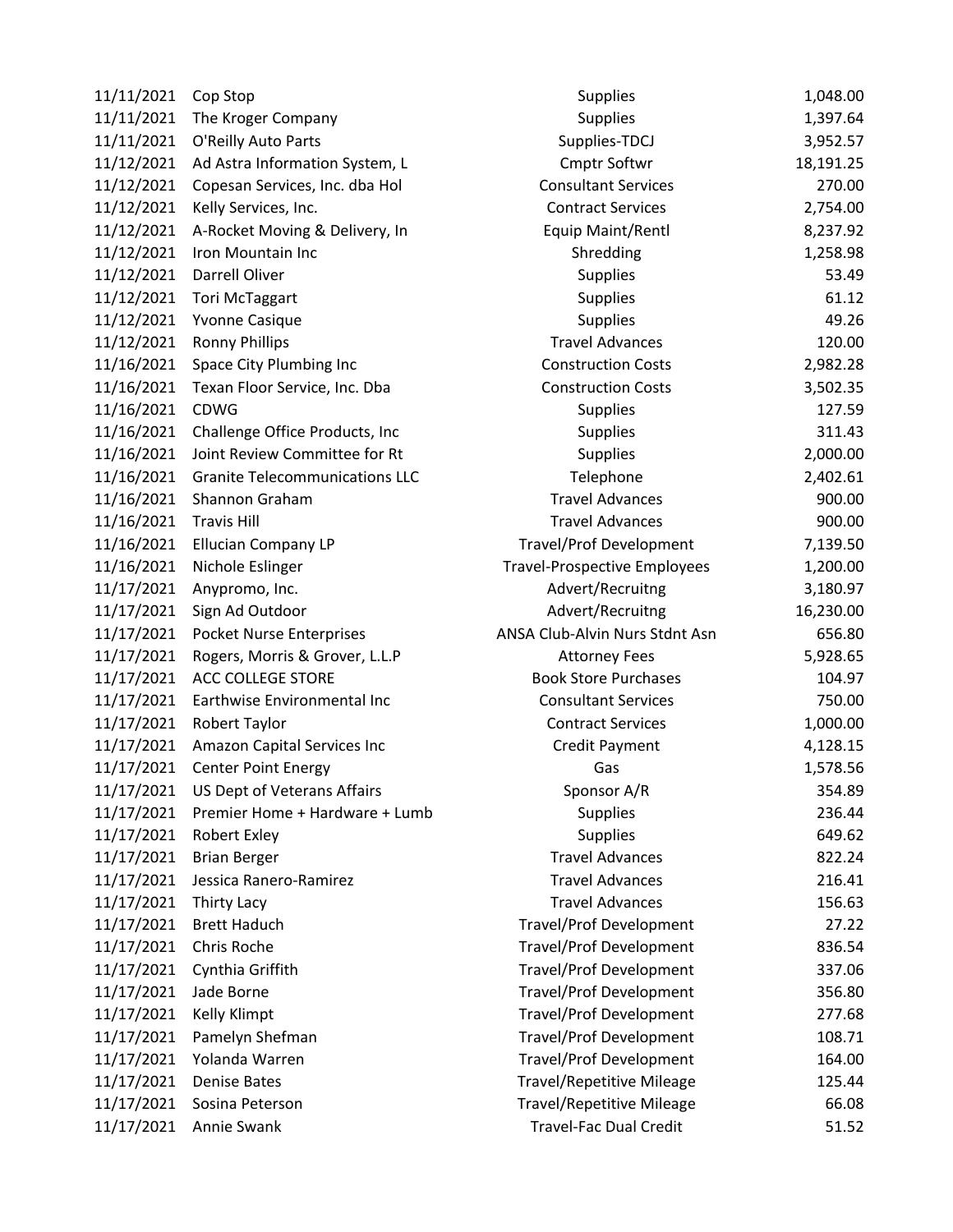| 11/17/2021 | <b>Kerriel Lyles</b>               | <b>Travel-Fac Dual Credit</b>    | 115.92     |
|------------|------------------------------------|----------------------------------|------------|
| 11/17/2021 | Nathan Hosey                       | <b>Travel-Fac Dual Credit</b>    | 162.40     |
| 11/17/2021 | Debra Fontenot                     | <b>Travel-Prof Devel Faculty</b> | 528.74     |
| 11/17/2021 | Justin Morgan                      | <b>Travel-Prof Devel Faculty</b> | 82.88      |
| 11/17/2021 | Karmen Wells                       | <b>Travel-Prof Devel Faculty</b> | 49.50      |
| 11/19/2021 | Huntington Oaks Apartments         | <b>Athletic Housing</b>          | 300.00     |
| 11/19/2021 | Kenton Apartments                  | <b>Athletic Housing</b>          | 1,500.00   |
| 11/19/2021 | <b>Meadow Park Apartments</b>      | <b>Athletic Housing</b>          | 2,100.00   |
| 11/19/2021 | <b>Meadow Park Apartments</b>      | <b>Athletic Housing</b>          | 1,200.00   |
| 11/19/2021 | <b>Meadow Park Apartments</b>      | <b>Athletic Housing</b>          | 1,200.00   |
| 11/19/2021 | <b>Newport Oaks Apartments</b>     | <b>Athletic Housing</b>          | 900.00     |
| 11/19/2021 | <b>Newport Oaks Apartments</b>     | <b>Athletic Housing</b>          | 900.00     |
| 11/19/2021 | Rankin Rd Llp dba Highland Squ     | <b>Athletic Housing</b>          | 600.00     |
| 11/19/2021 | <b>Steeplechase Apartments</b>     | <b>Athletic Housing</b>          | 900.00     |
| 11/19/2021 | TouchNet Information Systems       | Cmptr Softwr                     | 11,542.00  |
| 11/19/2021 | Joyce M. Williams dba The Magn     | <b>Consultant Services</b>       | 5,035.00   |
| 11/19/2021 | Kathleen E. Sommers                | <b>Consultant Services</b>       | 975.00     |
| 11/19/2021 | Spok, Inc.                         | <b>Consultant Services</b>       | 206.29     |
| 11/19/2021 | Kelly Services, Inc.               | <b>Contract Services</b>         | 1,377.00   |
| 11/19/2021 | Citibank                           | Credit Card Payment              | 51,157.04  |
| 11/19/2021 | Wells Fargo Equipment Finance      | Equip Maint/Rentl                | 2,083.00   |
| 11/19/2021 | Proenergy Partners Lp              | Gas                              | 5,006.68   |
| 11/19/2021 | Lisa Thomason                      | Police Acad Range/Ammo Fees      | 428.00     |
| 11/19/2021 | <b>AT&amp;T Mobility</b>           | <b>Supplies</b>                  | 1,929.86   |
| 11/19/2021 | <b>Cintas Corporation No 2</b>     | <b>Supplies</b>                  | 51.97      |
| 11/19/2021 | Dan's Commercial Plumbing, LLC     | <b>Supplies</b>                  | 525.00     |
| 11/19/2021 | <b>Elliott Electric Supply Inc</b> | Supplies                         | 592.82     |
| 11/19/2021 | Ewing Irrigation Products Inc      | <b>Supplies</b>                  | 1,275.00   |
| 11/19/2021 | <b>Hailey Fuller</b>               | <b>Supplies</b>                  | 49.26      |
| 11/19/2021 | Ian Baldwin                        | <b>Supplies</b>                  | 49.26      |
| 11/19/2021 | Munico Corp dba Traffic Safety     | Supplies                         | 3,405.00   |
| 11/19/2021 | Roxell Emergency Management Re     | Supplies                         | 798.00     |
| 11/19/2021 | Datavox, Inc.                      | Telephone                        | 37,965.78  |
| 11/19/2021 | The Alliance                       | <b>Travel/Prof Development</b>   | 50.00      |
| 11/22/2021 | <b>TXU Energy</b>                  | Electricity                      | 56,938.62  |
| 11/29/2021 | Clear Channel Outdoor              | Advert/Recruitng                 | 3,427.00   |
| 11/29/2021 | Alvin Meals on Wheels              | Art Workshop Fees                | 650.00     |
| 11/29/2021 | <b>Galt Construction Inc</b>       | <b>Construction Costs</b>        | 134,485.92 |
| 11/29/2021 | Clifford Power Systems, Inc.       | <b>Consultant Services</b>       | 1,665.84   |
| 11/29/2021 | Copesan Services, Inc. dba Hol     | <b>Consultant Services</b>       | 340.00     |
| 11/29/2021 | <b>Ellucian Company LP</b>         | <b>Consultant Services</b>       | 532.50     |
| 11/29/2021 | Entech Sales and Service, Inc      | <b>Consultant Services</b>       | 1,827.03   |
| 11/29/2021 | <b>Harris County Treasurer</b>     | <b>Consultant Services</b>       | 390.06     |
| 11/29/2021 | McCune Electrical Service, LLC     | <b>Consultant Services</b>       | 1,401.60   |
| 11/29/2021 | Dell Marketing LP                  | <b>Contract Services</b>         | 3,621.28   |
| 11/29/2021 | Oracle America Inc                 | <b>Contract Services</b>         | 100.00     |
| 11/29/2021 | Snap-On Industrial                 | Equipment                        | 4,278.61   |